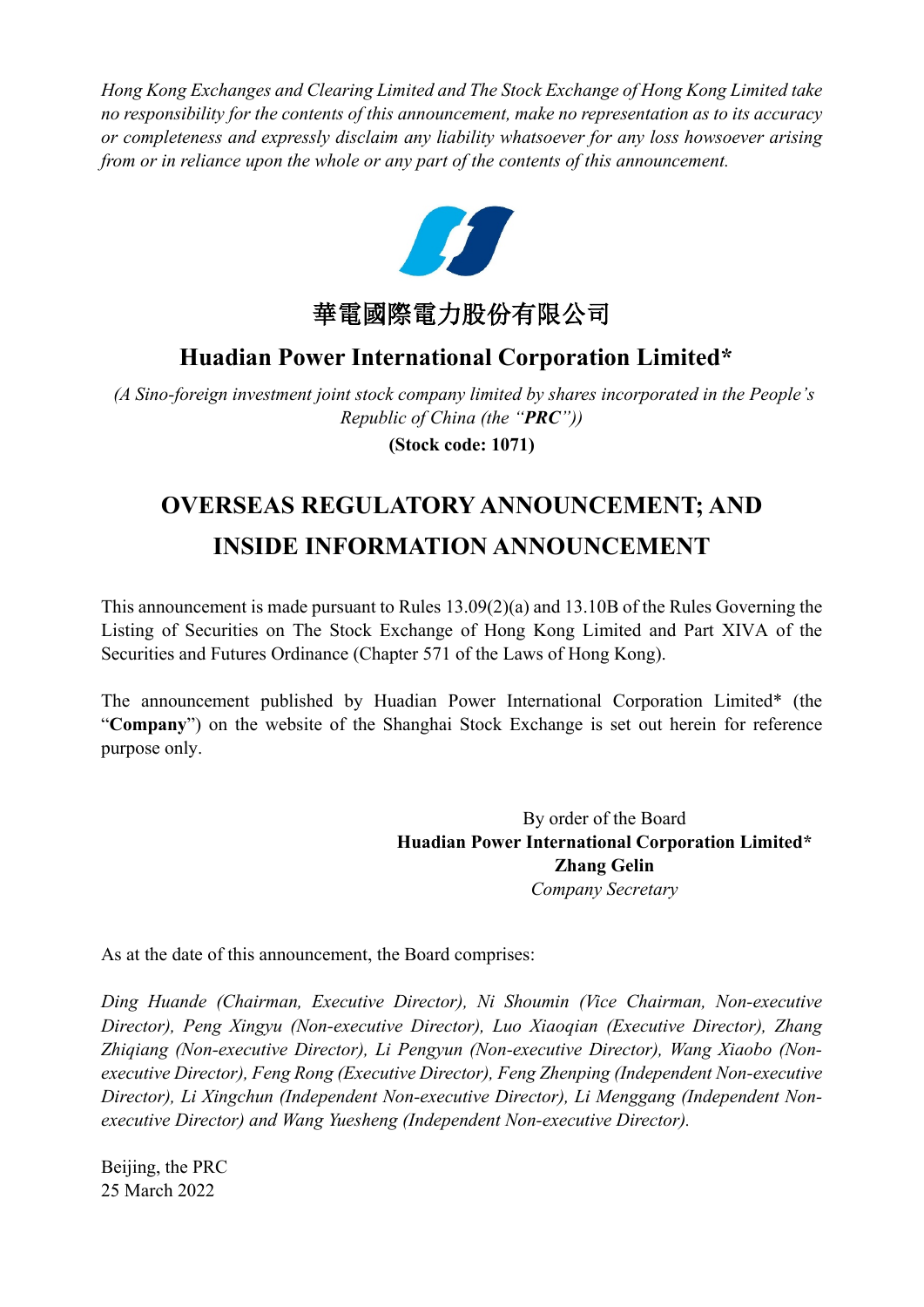## **HUADIAN POWER INTERNATIONAL CORPORATION LIMITED ANNOUNCEMENT ON PROVISIONS FOR IMPAIRMENT**

The Company and all members of the board of directors warrant that the contents of the announcement are true, accurate and complete, and are jointly and severally liable for any false information, misleading statements or material omissions in the announcement.

Huadian Power International Corporation Limited (the "**Company**") considered and passed the Resolution on Provisions for Impairment at the 24th meeting of the ninth session of the Board of Directors, and checked its, inventories, fixed assets, construction in progress, etc. As at 31 December 2021, and performed necessary impairment tests for assets with impairment indicators, in accordance with the China Accounting Standards for Business Enterprises and relevant financial and accounting systems of the Company, and intended to make provisions for impairment of assets with impairment indicators based on the principle of prudence. Main impairments include:

#### **I. Provision for Write-Down of Inventories**

Certain raw material and spare parts inventories of the Company's affiliated entities cannot be used for the repair and maintenance of production equipment due to technical obsolescence, aging of materials and other reasons. According to the principle of prudence in accounting, the Company intends to make a provision of RMB43.5222 million (namely the excess of the carrying value of inventories over the estimated net realisable values) for write-down of inventories, which will be included in profit or loss for the current period, and reverse the provision of RMB1.2250 million for write-down of inventories for previous years, leading to the decrease of RMB42.2972 million in the total profit of the Company and a decline of RMB26.3797 million in the net profit attributable to the parent company.

#### **II. Provision for Impairment of Fixed Assets**

Certain affiliated entities of the Company carried out technological transformation and equipment renewal and removed certain fixed assets due to the failure to meet the production requirements in terms of environmental protection, energy conservation, emission reduction and equipment performance, the failure to satisfy national requirements in terms of operating indicators and other reasons. The estimated recoverable amount of the assets is lower than the net book value, according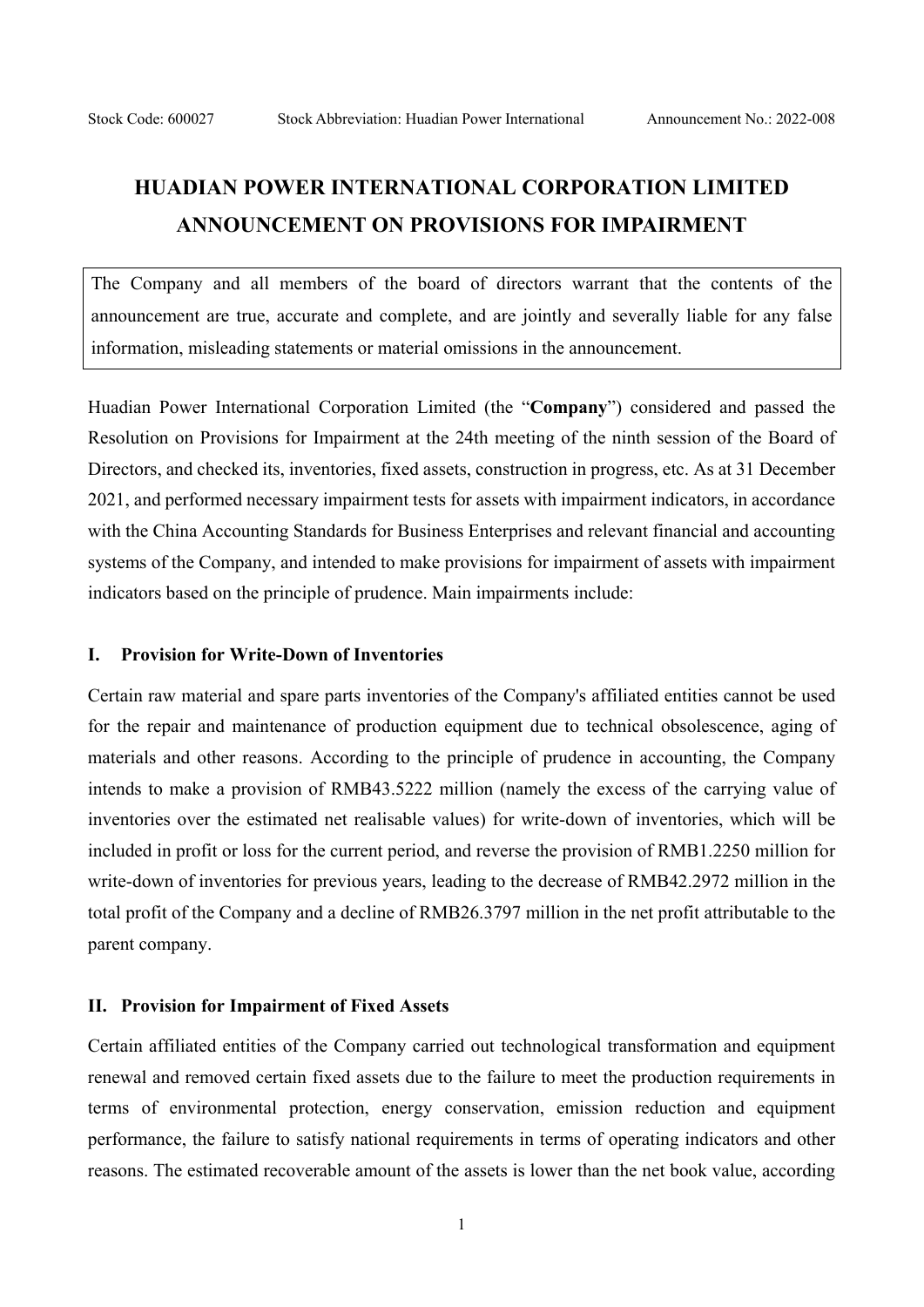to analysis and assessment of the realisability of such assets which was conducted as the above assets have not been disposed of. According to the principle of prudence in accounting, the Company intends to make a provision of approximately RMB303 million (namely the excess of the net book value over the estimated recoverable amount), leading to the decrease of approximately RMB303 million in the total profit of the Company and a decline of approximately RMB235 million in the net profit attributable to the parent company.

#### **III. Provision for Impairment of Construction in Progress**

Certain preliminary projects of the Company involving a total expense of approximately RMB361 million are not worthy of further development due to changes in national and local policies and external boundary conditions. As the write-off procedures for the projects have not been completed, the Company intends to make an impairment provision amounting to the total expense incurred for the above projects, which will be included in the profit or loss for the current period, leading to the decrease of approximately RMB361 million in the total profit of the Company and a decline of approximately RMB333 million in the net profit attributable to the parent company.

#### **IV. Provision for Impairment of Goodwill**

In order to more truly and accurately reflect the Company's assets and financial value as at 31 December 2021, the Company performed impairment tests on the relevant asset groups of Huadian Longkou Power Generation Plant Company Limited (华电龙口发电股份有限公司) (formerly Shandong Century Electric Power Development Co., Ltd. (山东百年电力发展股份有限公司)) ("**Longkou Company**") and Shaoguan City Pingshi Electric Power Plant Company Limited (Plant B) ("**Pingshi Company**") due to the decrease in the profitability of the acquired assets. Based on the principle of prudence in accounting, the Company intends to make a provision of approximately RMB322 million and approximately RMB101 million for impairment of the goodwill arising from the acquisition of Longkou Company and Pingshi Company respectively. The above goodwill impairment provision totaled approximately RMB423 million, leading to the decrease of approximately RMB423 million in the total profit of the Company and a decline of approximately RMB423 million in the net profit attributable to the parent company.

#### **V. Provision for Credit Impairment**

As at the end of 2021, the principal and interest of entrusted loans receivable by the Company from Inner Mongolia Haoyuan Coal Company Limited ("**Haoyuan Company**") and Li Junzhi, former shareholder of Haoyuan Company were RMB339 million and RMB22.8626 million respectively.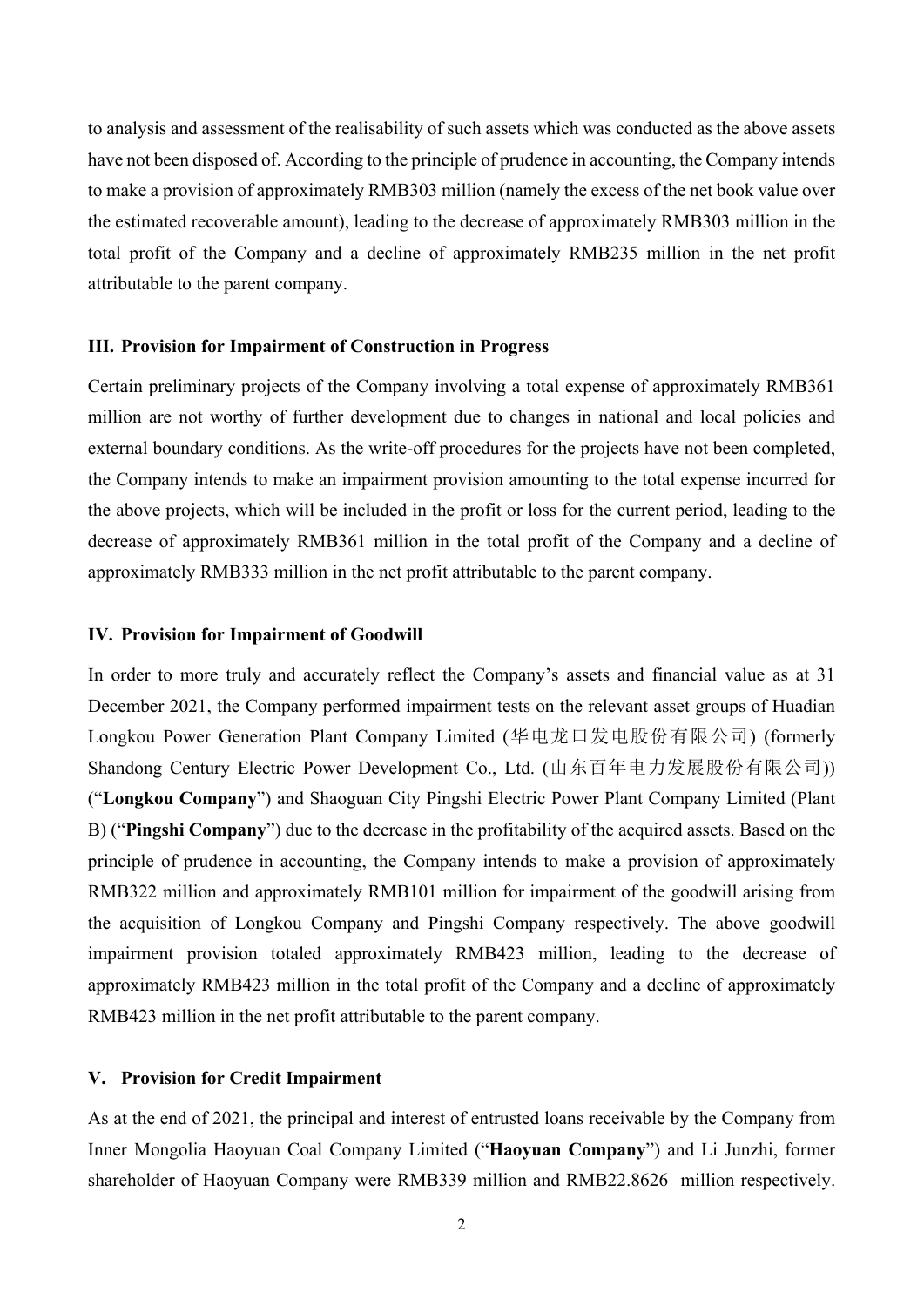Due to the serious insolvency of Haoyuan Company, the People's Court of Dongsheng District, Ordos City, Inner Mongolia has accepted the bankruptcy application filed by the creditors of Haoyuan Company and appointed an administrator to be responsible for the bankruptcy liquidation. Haoyuan Company has been deconsolidated from the consolidated statements of the Company since October 2021. Therefore, it is unlikely to recover the above amount. In addition, certain organizations of the Company were unable to recover part of the electricity and heat charges. According to the principle of prudence in accounting, the Company makes an impairment provision for the above receivables amounting to RMB488 million. Each organization made greater efforts, thus recovering certain receivables for previous years, reducing the impairment provision by RMB16.8721 million. As a result, the above lead to the decrease of approximately RMB471 million in the total profit of the Company and a decline of approximately RMB420 million in the net profit attributable to the parent company.

#### **VI. Impact of Provision for Impairment on Financial Position of the Company**

The total impairment provision for the above matters is RMB1,619 million, including the asset impairment provision of RMB1,131 million and the credit impairment provision of RMB488 million. Taking into account the reversal of the provision for diminution in value of inventories and the credit impairment provision, the impairment provision reduces the consolidated profit of the Company by RMB1,601 million and the consolidated net profit attributable to the parent company by RMB1,438 million.

#### **VII.Procedures of Consideration of Provisions for Impairment**

The Audit Committee of the Board of Directors of the Company considered and approved The Resolution on Provisions for Impairment, and agreed to submit it to the Board of Directors for consideration and approval.

The Resolution on Provisions for Impairment was approved at the 24th meeting of the ninth session of the Board of Directors of the Company. The Board of Directors of the Company believed that the asset impairment provisions fairly reflected the assets of the Company based on the principle of prudence and sufficient bases, and approved the provisions for impairment.

The independent Directors were of the opinions that the asset impairment provisions were based on the principle of prudence and consistent with the China Accounting Standards for Business Enterprises, the Company's accounting policies and estimates, and actual conditions of the